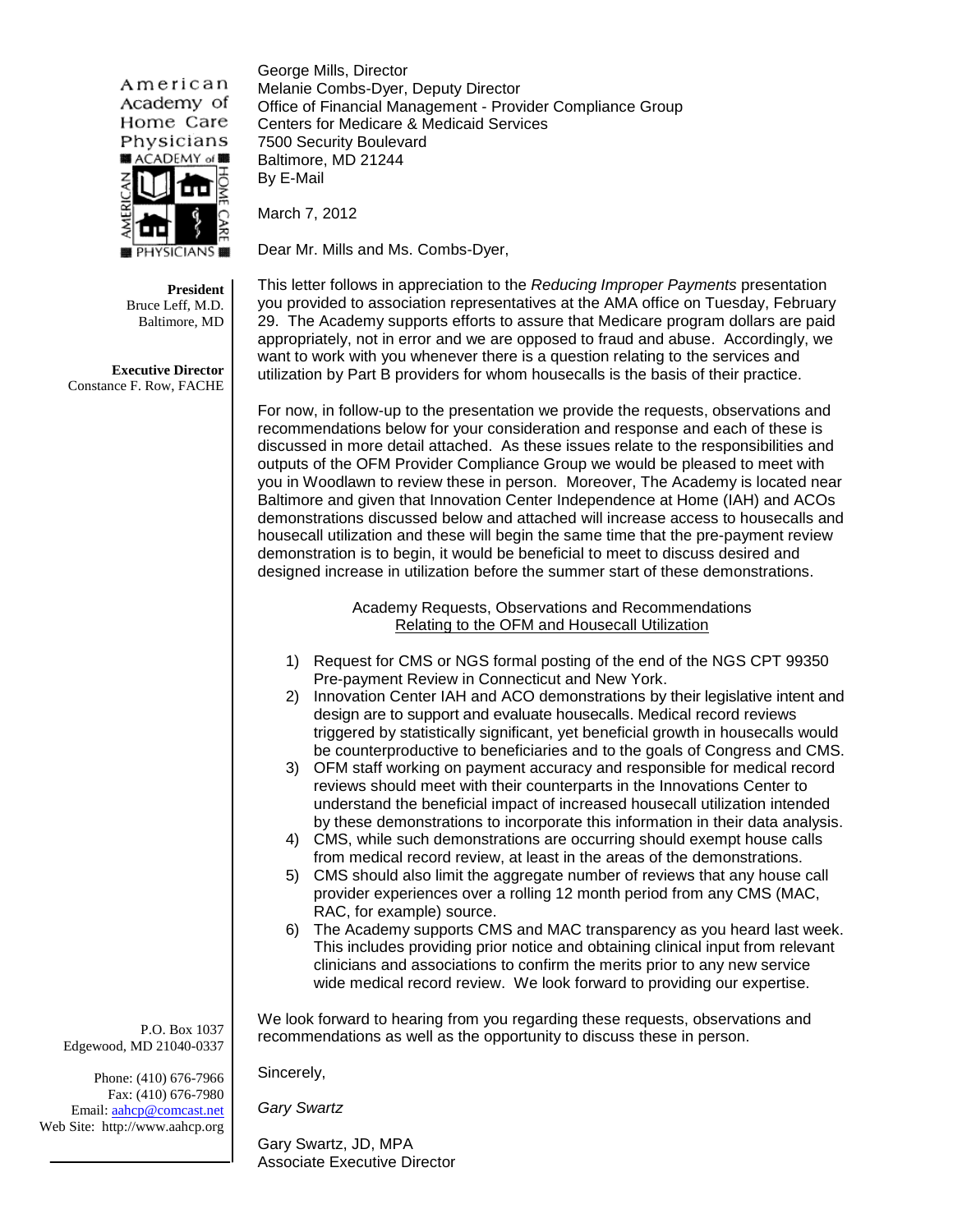George Mills Melanie Combs-Dyer March 7, 2012 Attachment – Page 1

> **1) Request for CMS or NGS Formal Posting of the End of the NGS CPT 99350 Prepayment Review in Connecticut and New York.**

You may recall that we previously wrote regarding the conduct of the CPT 99350 prepayment review by NGS in Jurisdiction 13. That pre-payment review was temporarily turned off in the summer of 2011 only to be turned back on later in the year. As you may also know, we participated in a conference call on January 17 that included the NGS medical directors and medical review staff and subsequently received Email communication by NGS provider education staff the review ended pending consideration of the issues presented. *Your advice or communication that this prepayment review is officially ended or the receipt or publication of such formal notice by CMS or NGS would be welcome.*

*2)* **Innovation Center IAH and ACO Demonstrations by Their Legislative Intent and Design are to Support and Evaluate Housecalls. Medical Record Reviews Triggered by Statistically Significant, yet Beneficial Growth in Housecalls would be Counterproductive to Beneficiaries and to the Goals of Congress and CMS.**

CMS was directed by Congress in the PPACA to test home-based primary care for Medicare fee-for-service beneficiaries with multiple chronic illnesses. Congress modeled the 3 year Independence at Home (IAH) demonstration on Veteran Affairs Home-based Primary Care program. Specifications for IAH were posted at the end of last year. Applications for practices to participate were due on February 6 and practices selected to participate will be announced soon for summer start. This is the same 3 year time frame as the pre-payment review demonstration.

The IAH Demonstration will add to an increasing body of literature that relates the provision of housecalls to reduction in 1) avoidable inpatient admissions, 2) emergency room visits and 3) skilled nursing facility admissions. Additionally, the provision of housecalls supports the CMS policy and payment changes being effected to reduce 30 day re-admissions.

As an example of the recognition of the importance of housecalls and support for utilization increase, one of the measures to be used to evaluate IAH program success will be practice *"Contact with beneficiaries within 48 hours upon admission to the hospital and discharge from the hospital and/or emergency department."* (See Attachment) Moreover, IAH practices must produce a savings of at least 5% of anticipated Part A and Part B expenditures before any additional savings are shared between CMS and the IAH practice. **Thus,** *IAH by its design will encourage primary care visits to the home and assisted living facilities and there should be a significant and beneficial increase in the number of housecalls related to IAH.*

# **Housecall Practice Is Being Recognized for Contribution to Solution to Trust Fund Issues**

A meeting with Richard Foster, CMS Chief Actuary is being established to review the evidence of the field with particular focus on the VA's Home-based Primary Care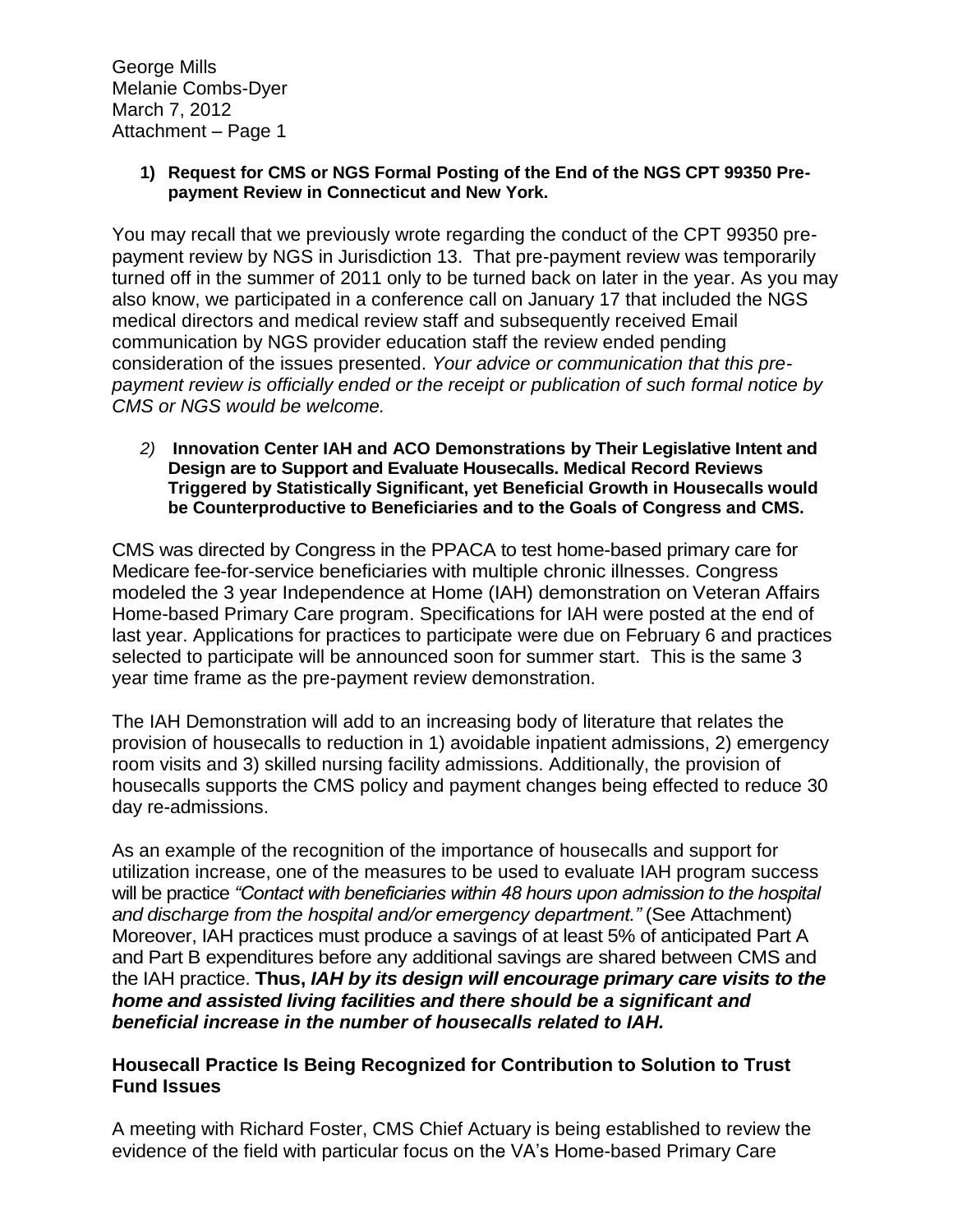program, that has been operating for 30 years and similar programs that have been operating across the country for decades. These programs focus on the highest cost patients with multiple chronic diseases and have reduced health care costs by 24%- 60% by allowing these patients to avoid high cost hospitalizations, ER visits and nursing home use (see slide of VA evidence attached).

An important potential benefit to CMS as IAH begins is that as housecall volumes grow, the anticipated and overall savings to Medicare that such visits produce could be used to partially fund solution to the SGR issue.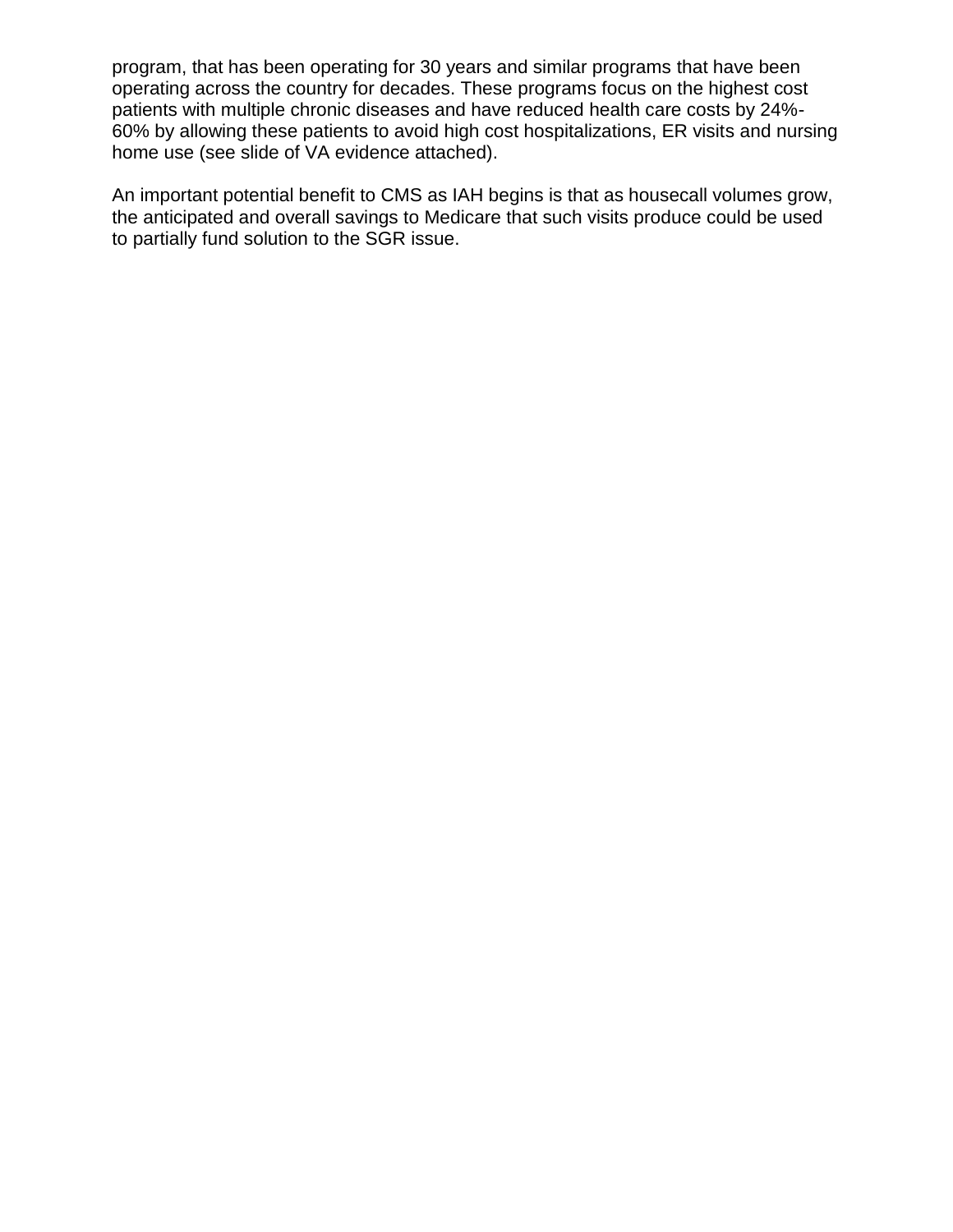George Mills Melanie Combs-Dyer March 7, 2012 Attachment – Page 2

#### **3) OFM Staff Responsible for Medical Record Review Project Approval Should Meet with Their Counterparts in the Innovations Center to Understand the Design of these Demonstrations and the Beneficial Impact of Increased Housecall Utilization**

We encourage you to meet with your peers in the Innovation Center to learn of the demonstrations such as IAH and ACOs that may similarly include housecall practice. This exchange of information would important so you can anticipate and incorporate the service and volume changes of housecalls under the demonstrations into your data analysis.

Academy leaders would be pleased to join this meeting and have IAH and housecall volumes serve as focal point of discussion. The Academy supports IAH and the encouragement of a housecalls focused primary care workforce needed to provide service to the 4 million and growing beneficiaries whose multiple chronic conditions and disabilities make them home-limited. These mulitimorbid beneficiaries only ¼ of whom presently have primary care access in their homes are well established as the high cost beneficiary population and this information is summarized in CMS Center for Strategic Planning publication *Chronic Conditions Among Medicare Beneficiaries*  [https://www.cms.gov/TheChartSeries/Downloads/ChartbookFinal.pdf.](https://www.cms.gov/TheChartSeries/Downloads/ChartbookFinal.pdf)

While the publication in general identifies the relationship of multimorbid condition to inpatient admissions and increased program cost – particularly telling is Figure 3.3 on page 27 *Spending on Medicare Services as a Percentage of Total Medicare Spending Among Medicare FFS Beneficiaries by Number of Chronic Conditions:*  **2008.** This bar graph reflects that as the number of chronic conditions increases the percentage of Medicare cost attributable to inpatient care increases (21 to 43%), and the amount of Medicare cost attributable to evaluation and management services decreases (from 20% to 10%).

A couple of examples powerfully demonstrate this Figure 3.3 in the real world including the financial benefit to Medicare of housecalls. One example, is a New York City based practice that applied for IAH and reports *a per beneficiary savings of \$27,000 per year based on the intervention and beneficiary visits of their home care medicine practice.* 

A Portland, OR practice that has submitted applications to the Innovation Center is the second example. This practice also provides statistics reflecting a dramatic decrease in annual cost for patients who receive housecalls. As the table below reflects beneficiaries who have just come into the home care medicine program reflect *an average annual program cost of \$46,409.45 and this decreases \$39,345.04 (84.78%) to an annual average cost of \$7,064.41 for patients that have been under the care of the practice seen in the home for a year.*

| <b>Number of Months Under Practice Care for</b> | Average CY 2011 Health Care Costs |
|-------------------------------------------------|-----------------------------------|
| <b>Patient Cohort</b>                           | <b>Per Patient</b>                |
| Less than 1 Month                               | \$46,409.45                       |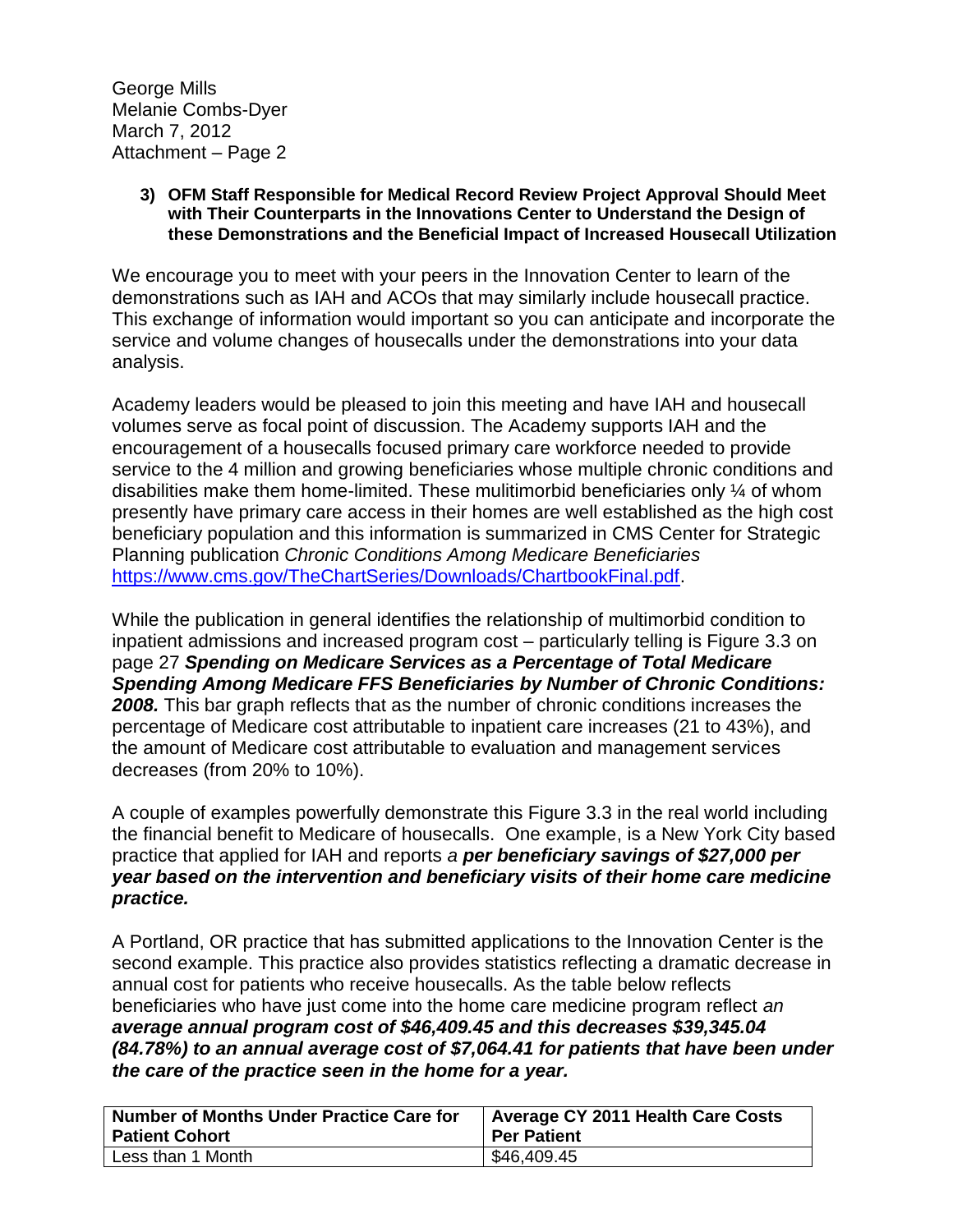| 1 to 3 Months   | \$18,847.45 |
|-----------------|-------------|
| 4 to 6 Months   | \$17,704.45 |
| l 7 to 9 Months | \$15,500.34 |
| 10 to 11 Months | \$7,899.02  |
| 12 Months       | \$7,064.41  |

As the administrator for the practice remarked "Often they (beneficiaries) are barely stable when we assume care, or have medical needs that have been neglected far too long." Thus, the beneficiary clinical need in addition to the design and evaluation measures of IAH will drive beneficial increase in housecall utilization and reduction in Medicare program cost.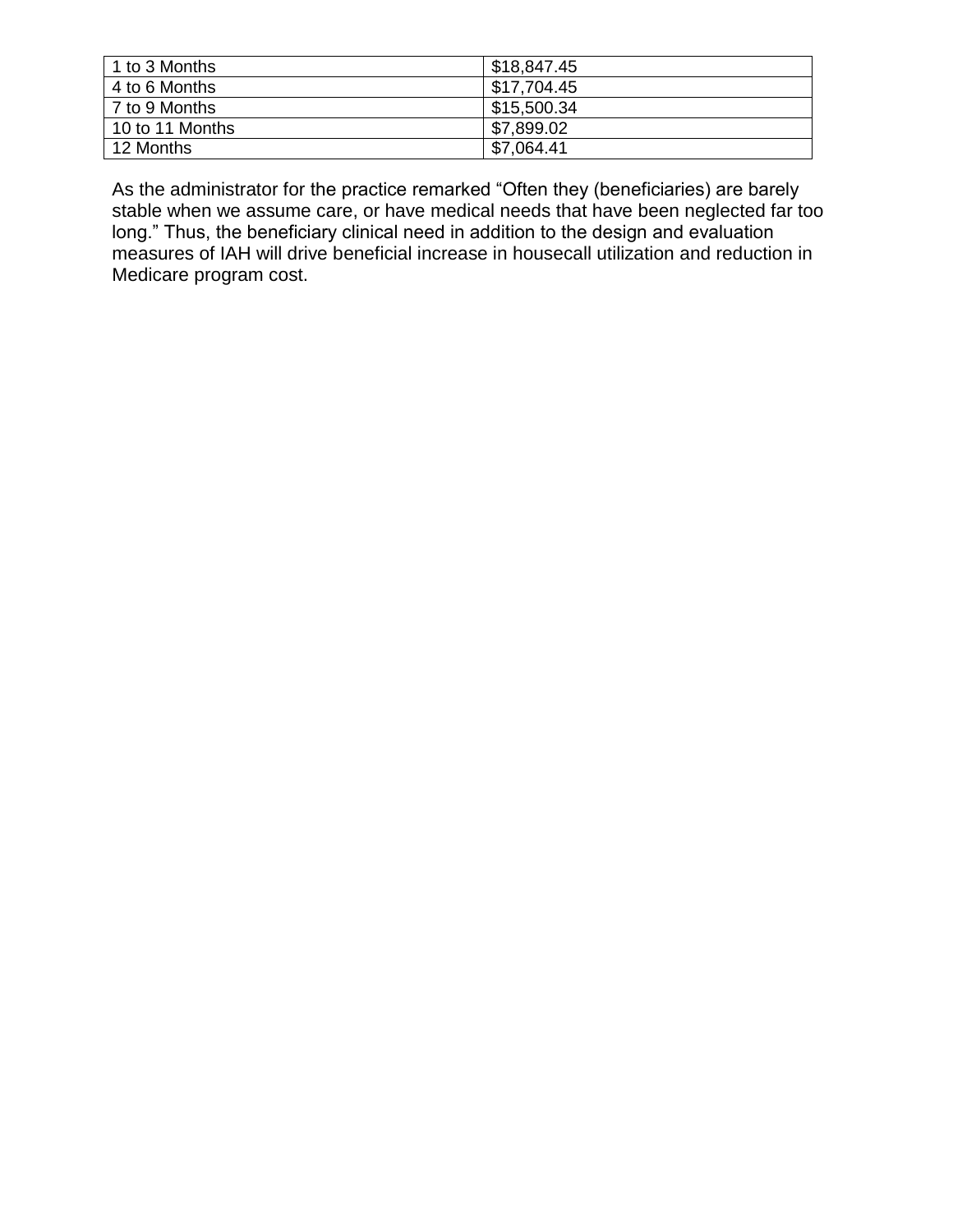George Mills Melanie Combs-Dyer March 7, 2012 Attachment – Page 3

# **4) CMS Should Exempt Housecalls from Medical Record Review at Least In Relation to Innovation Center Demonstrations**

The discussion with the Innovations Center could include this recommendation based on the growing evidence that *Medicare program cost decreases when housecall volume increases* that Medicare Part B providers of housecalls be exempted from pre and post payment medical (record reviews that are not based on fraud and abuse). This exemption could be established on any of the following basis that should be feasible for CMS to implement.

- a) All Part B providers for whom housecalls are the majority of their evaluation and management practice.
- b) All Part B providers selected to participate in the IAH demonstration.
- c) All Part B providers for whom housecalls are the majority of their evaluation and management practice are established as a demonstration project within certain MAC jurisdictions or certain states. This would provide a complementary and parallel demonstration to IAH and add to the IAH demonstration results and Medicare program cost savings that at this time will be limited under the IAH limit of 10,000 beneficiaries.

# **5) Limit the Aggregate Number of Reviews that Any HouseCall Provider Experiences Regardless of the CMS Program or Contractor Source**

We also recommend that there be established an overall cumulative limit to the number of medical reviews that a Part B provider of housecalls experience over any 12 month period. While we favor the development of overarching exemption for the field of home care medicine for the reasons noted above and attached – we seek a regulatory limit to the number of reviews these practices would experience.

We understand a limit may exist under the Recovery Audit Contractor program. However, providers particularly small providers rendering housecalls do not distinguish between the source (MAC or RAC), of medical record request nor is the cost of responding to a request different based on the source of the request. Therefore, *we recommend and we would appreciate the opportunity to work with you to establish a rolling 12 month cumulative limit to medical record reviews that would apply to housecall providers or to all primary care practices of limited scale.*

# **6) Academy Support for Transparency, Notice and Input Prior to Any New Service Wide Medical Record Reviews**

The Academy joins the support you heard on Tuesday that notice and request for clinical input be provided prior to services being added to the pre-payment review demonstration. Moreover, we believe this should be the process before any service wide medical review is implemented regardless of whether the review is initiated by CMS, MAC or under any other Program contractor.

The Academy looks forward to providing its clinical, administrative and policy housecall expertise to you in support of the payment accuracy and other responsibilities of the OFM and the most effective use of the Medicare Trust Fund.